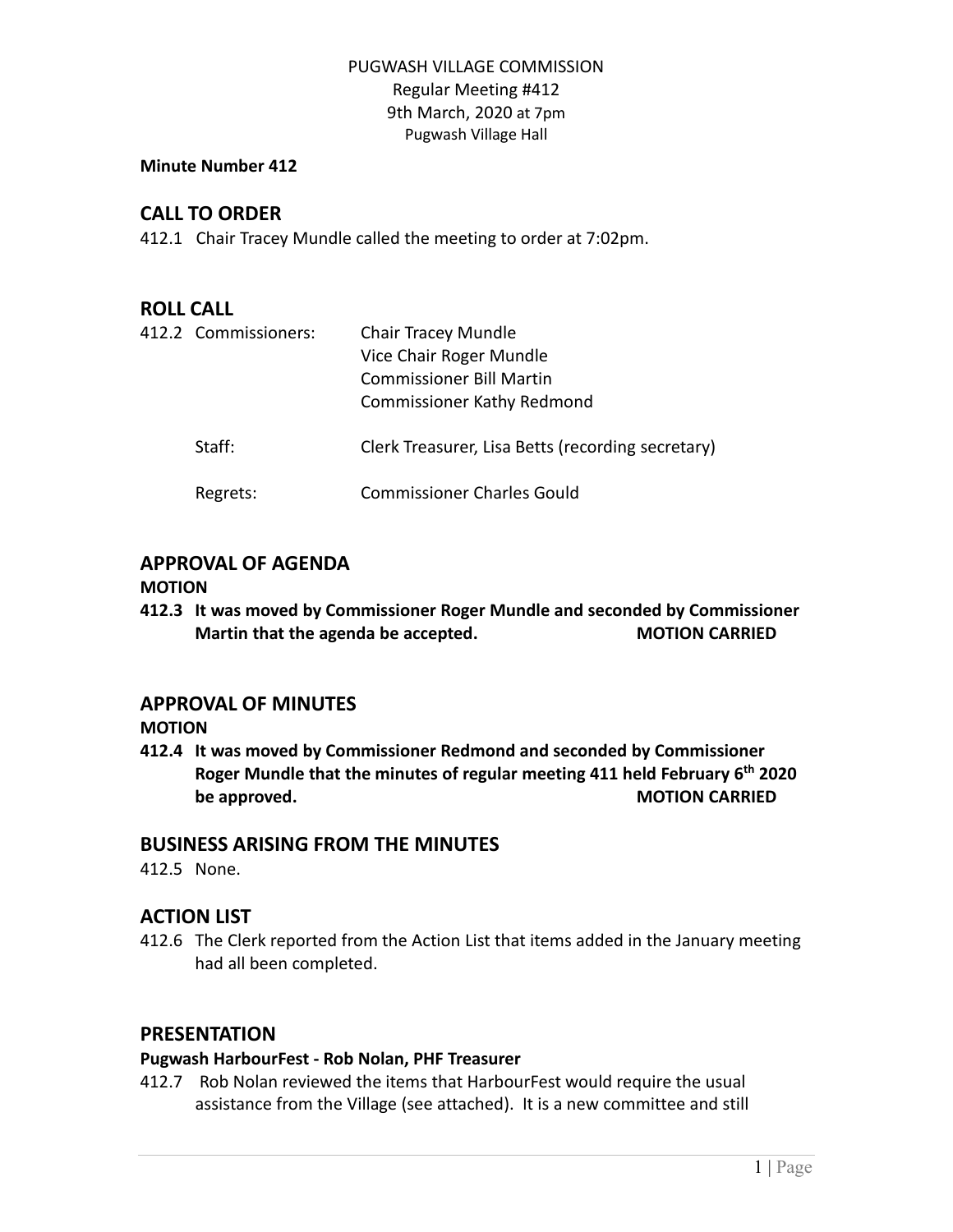### PUGWASH VILLAGE COMMISSION Regular Meeting #412 9th March, 2020 at 7pm Pugwash Village Hall

information gathering on what resources are usually available. There was an added request to assist with the 5km road race and for increased funding of \$1,000. This will be discussed at the next commission budget meeting. An invitation to the commission to participate on the HarbourFest board was extended. The next meeting is scheduled to be April 2<sup>nd</sup>.

There were a few questions from the Commission. The HarbourFest executive is: Chair Louise Haycocks, Vice chair (vacant), Secretary Kirsteen Thomson, Treasurer Rob Nolan.

# **CORRESPONDENCE**

412.8 None

# **COMMITTEE REPORTS**

### **Clerk Treasurer's Report**

- 412.9 There had been some interest from members of the Pugwash Farmers' Market to look at installing solar panels on the new market buildings. The Commissioners agreed that they would support such a project. Jennifer Houghtaling, past president of the Farmers' Market, was present to answer questions from the Commissioners. She said that she hopes that, as a way of giving back to the Village for its support, excess power generated by the solar panels could be used at the train station and library.
- 412.10 Pugwash Communities in Bloom (CIB) will be publishing their community book to be ready for visiting CIB judges this summer. This publication has proved very effective in helping present the Village to prospective physicians, for example. The books cost \$40 to produce. The Village has been able to reproduce previous versions recently, but not of the same quality of professionally printed copies.

#### **MOTION**

- **412.11 It was moved by Commissioner Martin and seconded by Commissioner Redmond that the Village should purchase ten additional copies of the CIB community book. MOTION CARRIED**
- 412.12 The Municipality of Cumberland County has agreed to provide free tap water at the Pugwash Village Hall outdoor tap. This and the inside water fountain will be metered separately.
- 412.13 The Municipality of Cumberland County has agreed to accept the Pugwash Village Clerk as a member of the county Accessibility Committee